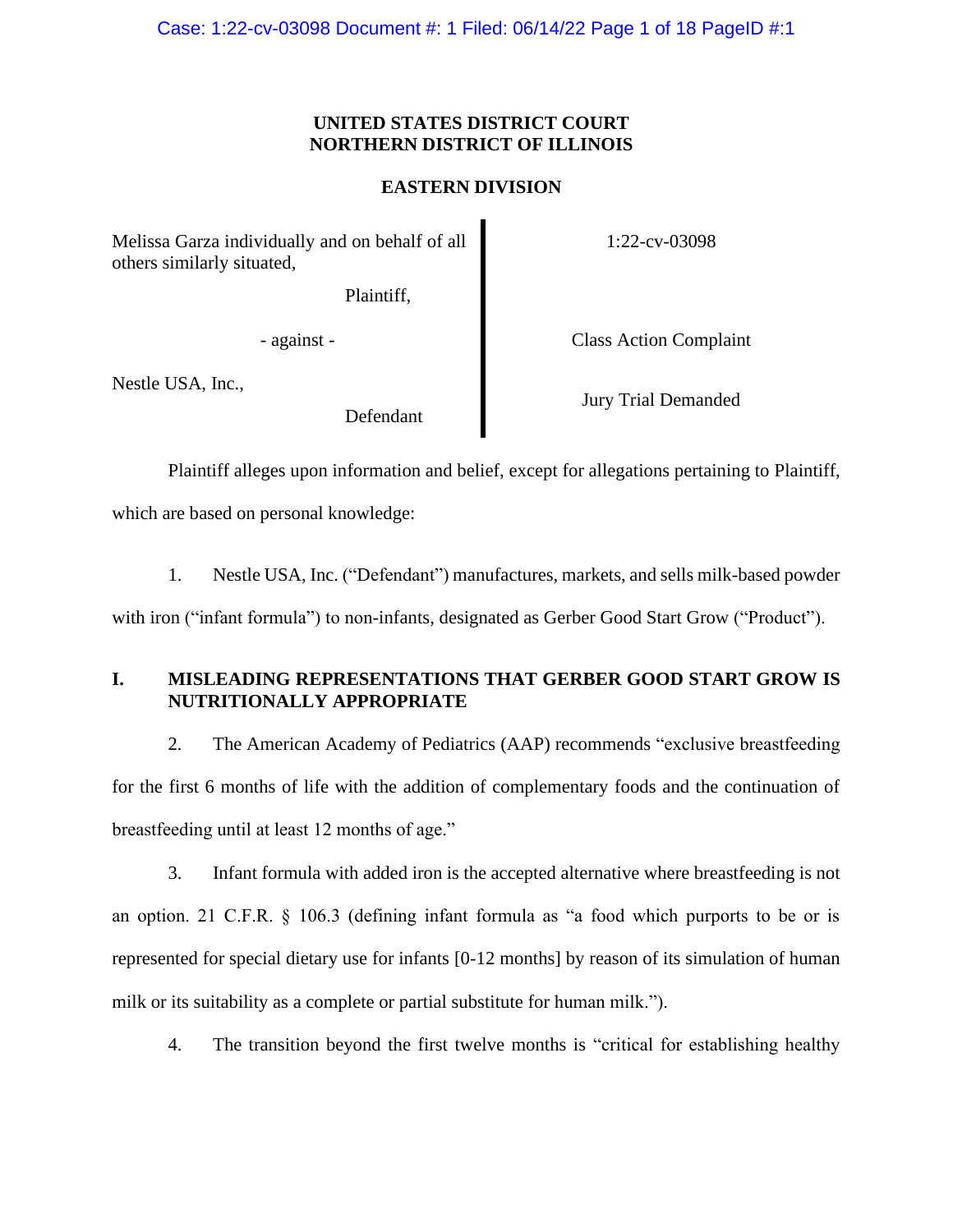dietary preferences and preventing obesity in children."<sup>1</sup>

5. Defendant's Good Start Grow, marketed for children between twelve and twenty-

four months old, recognizes the importance of this period in early development.

# **Nourishing toddler tummies.**

The first 18 months are the most crucial time for your little one's belly. Gerber Good Start Grow has probiotics to help support your toddler's digestive health, as well as 2'-FL Human Milk Oligosaccharide. HMO is a prebiotic just like one of those found at significant levels in breastmilk.

# **The goodness inside.**

Most toddlers aren't getting the recommended amount of certain key nutrients. That's why Gerber Good Start Grow is designed with essential nutrients, like vitamins D and E, to help fill common nutrient gaps, and has DHA and iron to support brain development.

# Nourishing toddler tummies.

The first 18 months are the most crucial time for your little one's belly. Gerber® Good Start® Grow has probiotics to help support your toddler's digestive health, as well as 2'-FL Human Milk Oligosaccharide. HMO\* is a prebiotic just like one of those found at significant levels in breastmilk. \*Not from human milk

# The goodness inside.

Most toddlers aren't getting the recommended amount of certain key nutrients. That's why Gerber® Good Start® Grow is designed with essential nutrients. like vitamins D and E, to help fill common nutrient gaps, and has DHA and iron to support brain development.

Head to Myn

to meet Datin

personalbay Orcalism

1-800-316

Folso

1-80090

6. The formula trade group, Infant Nutrition Council of America, which includes the manufacture of Gerber Good Start Grow, stated that "transition formulas" can be used to fill nutrition gaps beyond 12 months.<sup>2</sup>

<sup>&</sup>lt;sup>1</sup> Jennifer L. Harris, and Jennifer L. Pomeranz, "Infant formula and toddler milk marketing: opportunities to address harmful practices and improve young children's diets." Nutrition Reviews (2020).

<sup>&</sup>lt;sup>2</sup> Olga Khazan, The Ominous Rise of Toddler Milk, Baby-formula sales are slumping, so the companies that make it have turned to supplements for 3-year-olds, December 29, 2020.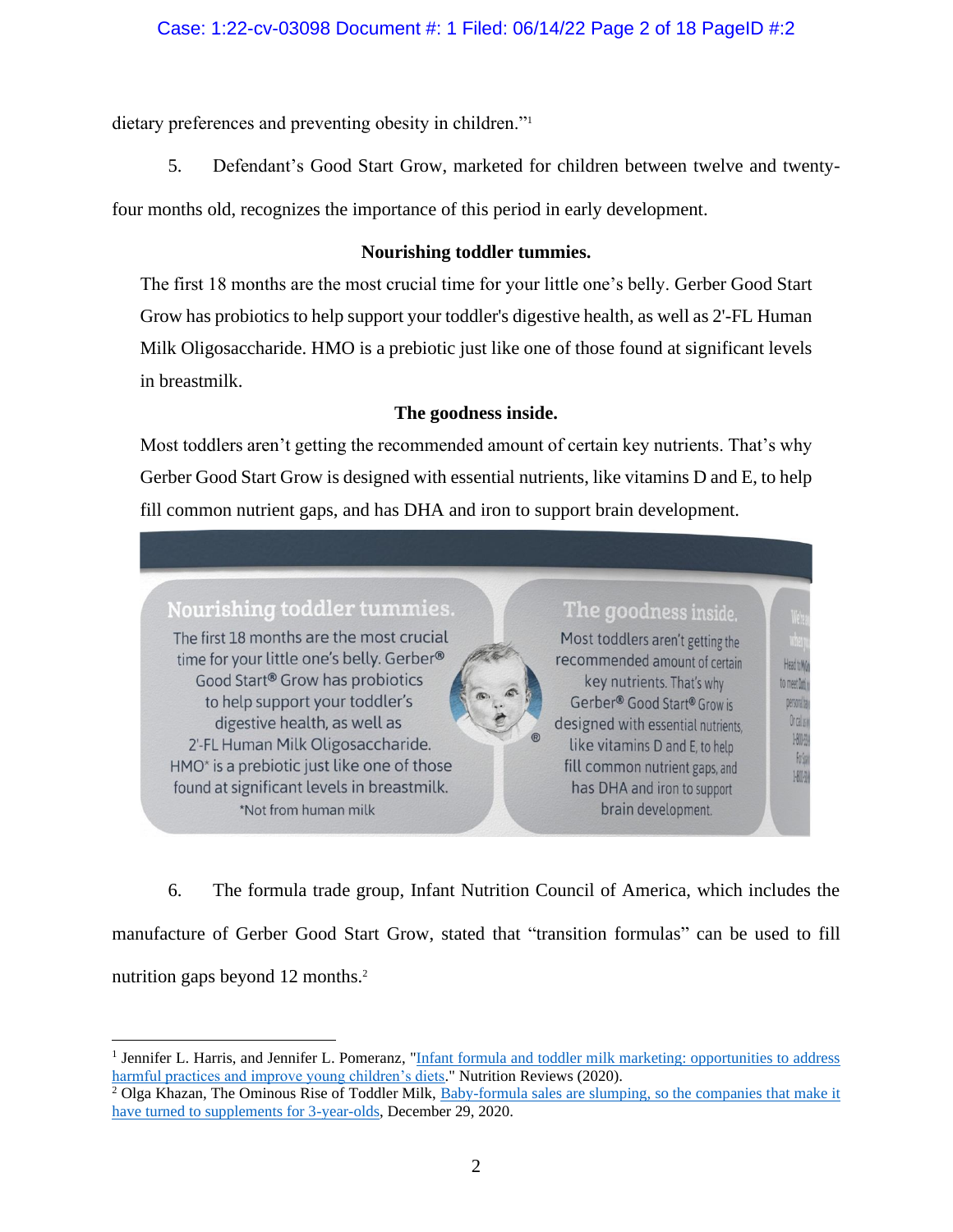#### Case: 1:22-cv-03098 Document #: 1 Filed: 06/14/22 Page 3 of 18 PageID #:3

7. However, a global consensus of pediatric health organizations, including the American Academy of Pediatrics (AAP) Committee on Nutrition and the relevant Sub-Committee of the World Health Organization (WHO) reached the opposite conclusion.

8. These groups advise that beyond twelve months, children's nutritional needs should be met with whole cow's milk, water, and healthy whole foods as part of a balanced diet, and that transition formula "is not recommended."<sup>3</sup>

# **II. DEFENDANT'S GOOD START GROW IS IDENTICAL TO ITS INFANT FORMULA EVEN THOUGH IT IS NOT RECOMMENDED FOR DIETARY NEEDS OF TARGET GROUP**

9. Since 2003, rates of breastfeeding have increased significantly, resulting in a decrease in sales of infant formula.

10. To make up for declining sales of infant formulas, companies have introduced products marketed as "transition formulas," "follow-on formulas," "weaning formulas," "toddler milks," and "growing-up milks" ("GUMs") (collectively, "Transition Formulas") to children between twelve and thirty-six months old.<sup>4</sup>

11. U.S. Nielsen data shows advertising spending on transition formula quadrupled between 2003 and 2015, with sales increasing almost threefold.

12. Companies like Defendant capitalize on consumers' familiarity and acceptance of federally approved infant formula and continue selling it to them when their children are no longer infants, defined as zero to twelve months old.

<sup>3</sup> AAP Committee on Nutrition, 1988. Follow-on formulas follow-up or weaning formulas. Pediatrics 83, 1067 1989; World Health Organization, July 17, 2013. Information concerning the use and marketing of follow-up formula.

<sup>&</sup>lt;sup>4</sup> Jennifer L. Pomeranz, Maria J. Romo Palafox, and Jennifer L. Harris. "Toddler drinks, formulas, and milks: Labeling practices and policy implications." Preventive medicine 109 (2018): 11-16 (citing American Academy of Pediatrics (AAP) Committee on Nutrition and World Health Organization (WHO) findings).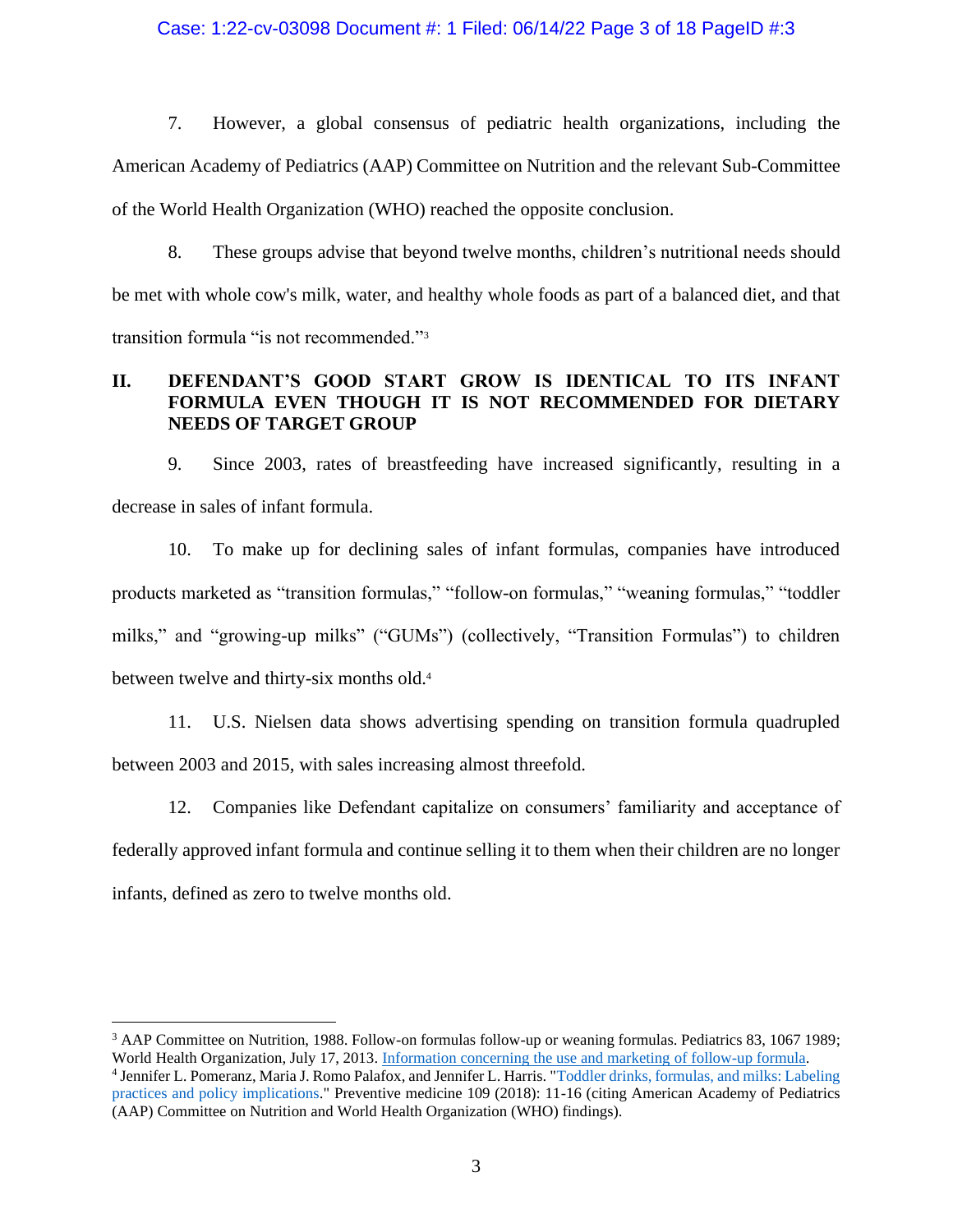#### Case: 1:22-cv-03098 Document #: 1 Filed: 06/14/22 Page 4 of 18 PageID #:4

13. Defendant's Good Start Gentle Pro Infant Formula (left) is advertised and marketed in a way that is near-identical to its Good Start Grow "Toddler Drink" ("transition formula"), through common labeling formats, images, design, type size, fonts, call-outs, and graphics.



14. This State's regulations for labeling are identical to those established by the Food and Drug Administration ("FDA") and require companies to identify and describe a product in a truthful way that distinguishes it from other products.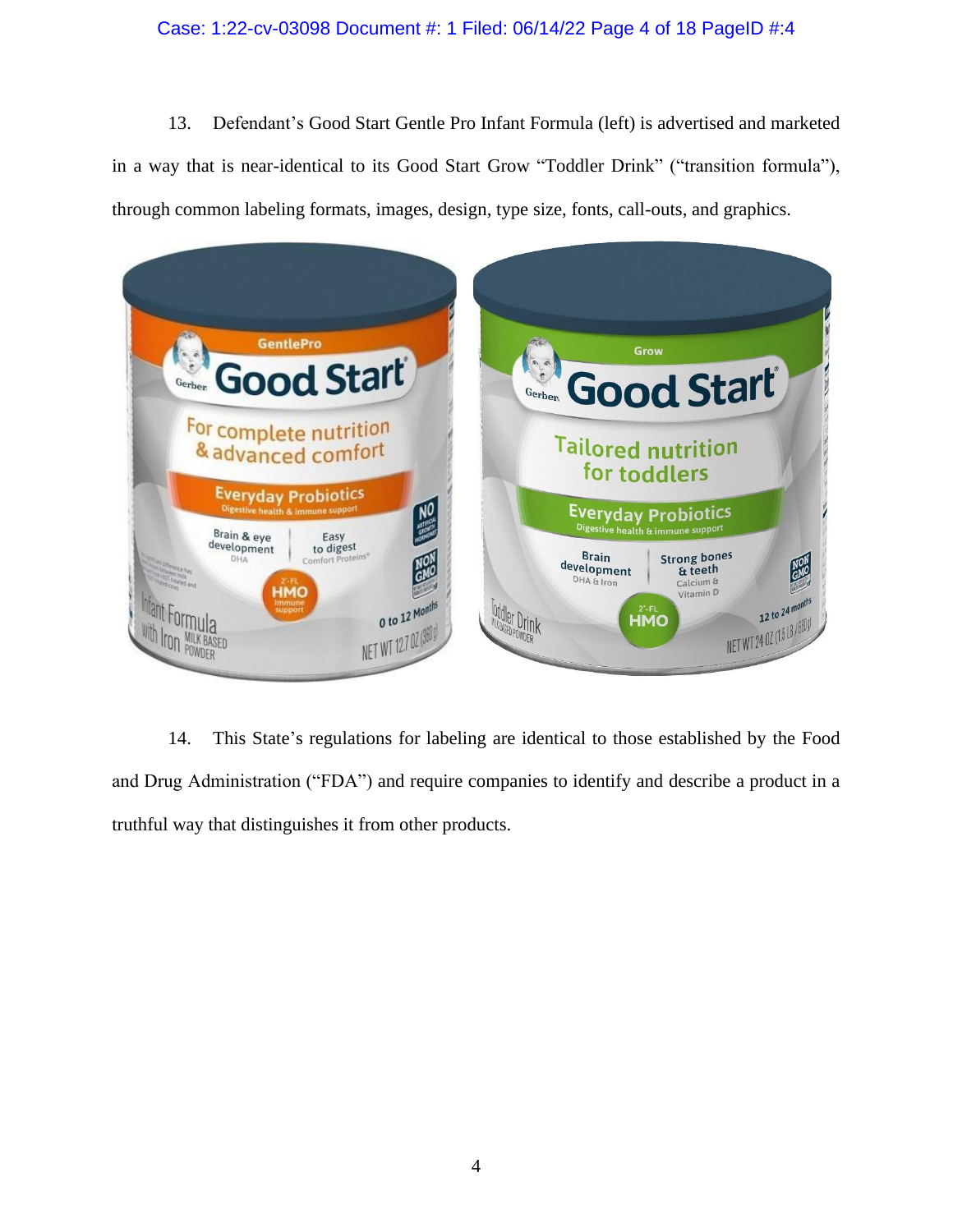## Case: 1:22-cv-03098 Document #: 1 Filed: 06/14/22 Page 5 of 18 PageID #:5

15. The Infant Formula and Toddler Drink have identical statements of identity: "Milk Based Powder."



16. The identical statement of identity for the Toddler Drink fails to indicate how it is different from the Infant Formula.

17. This harms caregivers purchasing these items for children because the nutritional requirements of infants are different from children between twelve and twenty-four months.

18. The similarity of the representations continue:

| Infant Formula                            | <b>Toddler Drink</b>                      |
|-------------------------------------------|-------------------------------------------|
| $0 - 12$ Months                           | $12 - 24$ Months                          |
| For complete nutrition & advanced comfort | Tailored nutrition for toddlers           |
| Everyday Probiotics;                      | Everyday Probiotics;                      |
| Digestive Health $\&$ immune support      | Digestive Health $&$ immune support       |
| Brain & eye development; DHA              | Brain development; DHA & Iron             |
|                                           | Strong bones & teeth; Calcium & Vitamin D |
| Easy to digest – Comfort Proteins         |                                           |
| $2'$ – FL; HMO Immune Support             | $2'$ – FL; HMO Immune Support             |

19. Through the similar representations, caregivers get the incorrect impression that the Gerber Good Start Grow Toddler Drink is the "next step" for children beyond infancy.

20. The identical labeling elements further this impression and ride the coattails of the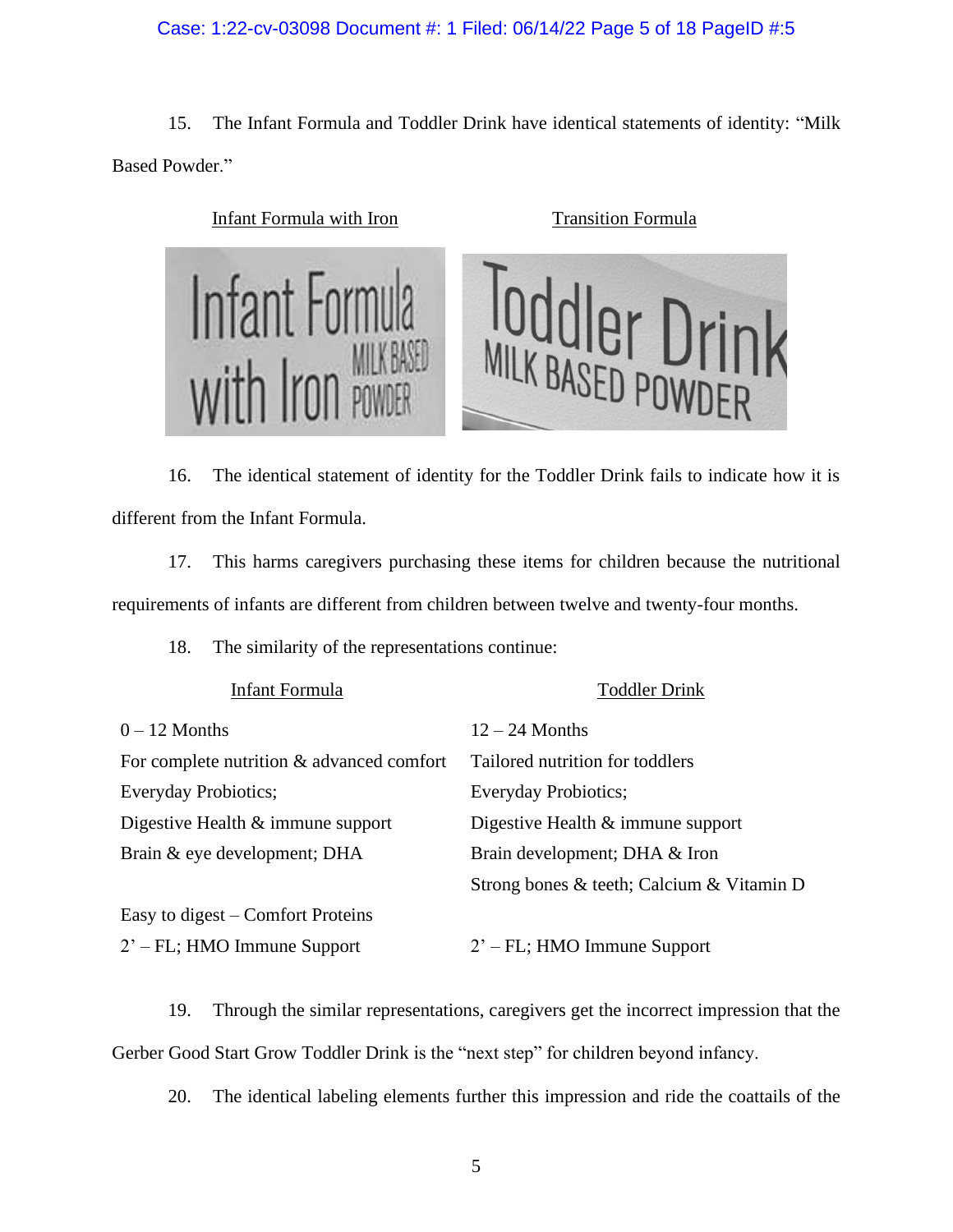carefully regulated infant formula products to drive sales.

# **III. GERBER GOOD START GROW TODDLER DRINK IS NUTRITIONALLY INCONSISTENT WITH EXPERT ADVICE**

21. Child nutrition experts universally oppose consumption of added sugars by children

between twelve and twenty-four months.

22. However, Gerber Good Start Grow Toddler Drink contains 15 grams of added sugar,

shown on the Nutrition Facts.

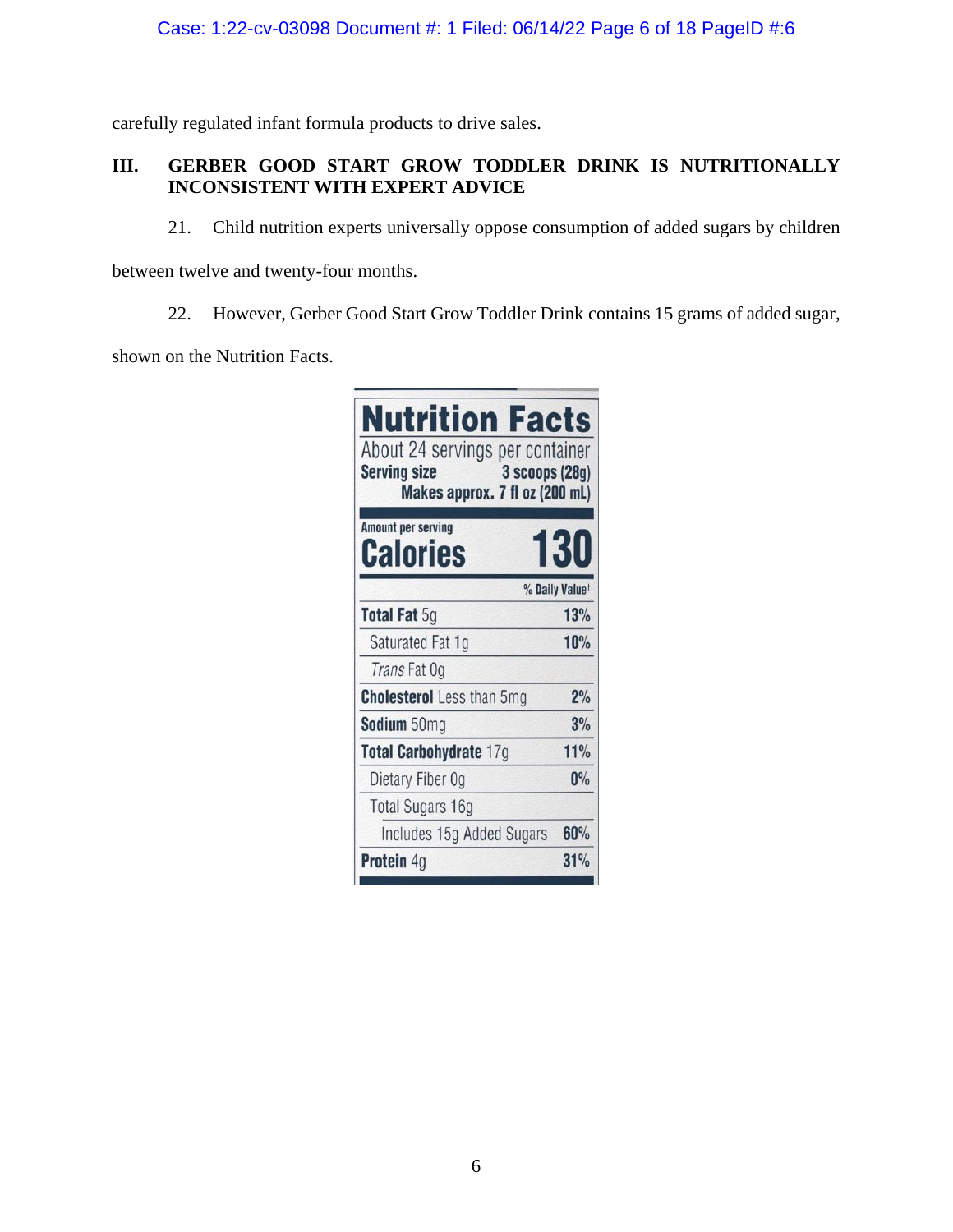23. The added sugars are identified in the fine print of the ingredient list as "Corn

Maltodextrin" (corn syrup) and "Sugar."

**INGREDIENTS: NONFAT DRY** MILK, LACTOSE, VEGETABLE OILS (HIGH-OLEIC SAFFLOWER, SOY, PALM OLEIN, AND COCONUT), AND LESS THAN 2% OF: POTASSIUM PHOSPHATE, CALCIUM PHOSPHATE. SOY LECITHIN, CALCIUM CITRATE. POTASSIUM CITRATE, MAGNESIUM PHOSPHATE, CALCIUM CHLORIDE. 2'-O-FUCOSYLLACTOSE\*, CHOLINE BITARTRATE, M. ALPINA OIL\*\*, C. COHNII OIL \*\*\*. SODIUM ASCORBATE. FERROUS SULFATE, B. LACTIS **CULTURES. MIXED TOCOPHEROLS.** ASCORBYL PALMITATE, ALPHA-TOCOPHERYL ACETATE, ZINC SULFATE, NIACINAMIDE, CALCIUM PANTOTHENATE, RIBOFLAVIN, PYRIDOXINE HYDROCHLORIDE, VITAMIN A ACETATE, THIAMINE MONONITRATE, MANGANESE SULFATE, FOLIC ACID, BIOTIN, VITAMIN D3.

**INGREDIENTS:** NONFAT DRY MILK, CORN MALTODEXTRIN, VEGETABLE OILS (HIGH-OLEIC SAFFLOWER, SOY, PALM OLEIN, AND COCONUT), SUGAR, AND LESS THAN 2% OF: POTASSIUM PHOSPHATE, CALCIUM PHOSPHATE, SOY LECITHIN, CALCIUM CITRATE, POTASSIUM CITRATE, CALCIUM CHLORIDE, MAGNESIUM PHOSPHATE, CHOLINE BITARTRATE, M. ALPINA OIL\*, C. COHNII OIL\*\*, SODIUM ASCORBATE, FERROUS SULFATE, B. LACTIS CULTURES, MIXED TOCOPHEROLS, ASCORBYL PALMITATE, ALPHA-TOCOPHERYL ACETATE, ZINC SULFATE, NIACINAMIDE, CALCIUM PANTOTHENATE, RIBOFLAVIN, PYRIDOXINE HYDROCHLORIDE, VITAMIN A ACETATE, THIAMINE MONONITRATE, MANGANESE SULFATE, FOLIC ACID, BIOTIN, VITAMIN D3.

24. Even if caregivers scrutinize the packaging and discover the added sugars, they are not told that giving foods to children over twelve months with added sugars is inconsistent and contrary to their nutritional needs.<sup>5</sup>

25. Beyond containing added sugars, Good Start Grow contains less protein, equivalent

calories and almost fifty percent more carbohydrates (sugars) than whole cow's milk.

<sup>5</sup> Maria J Romo-Palafox and JL Pomeranz et al., "Infant formula and toddler milk marketing and caregiver's provision to young children," Journal of Maternal and Child Nutrition, vol. 16,3 (2020): e12962. doi:10.1111/mcn.12962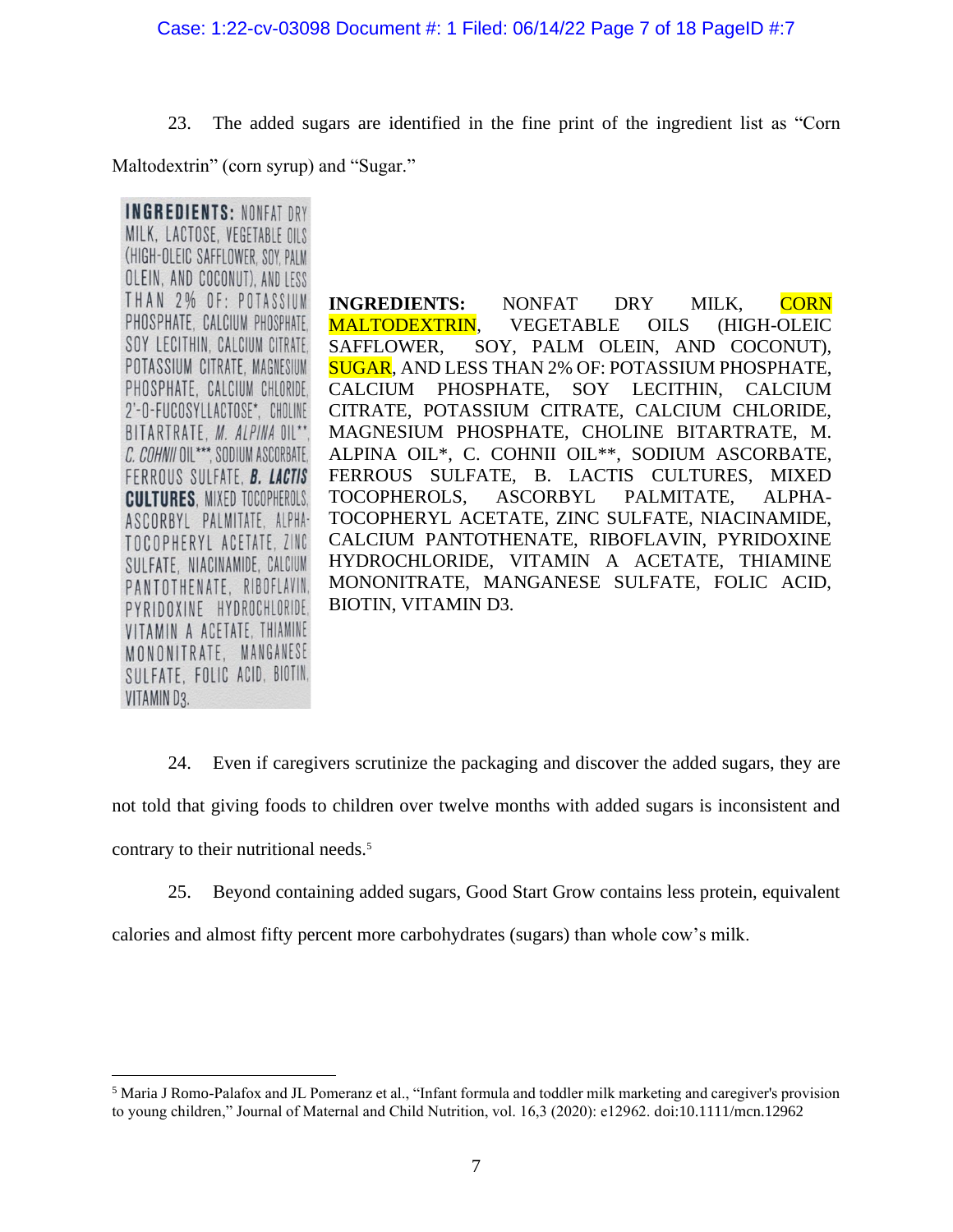#### Case: 1:22-cv-03098 Document #: 1 Filed: 06/14/22 Page 8 of 18 PageID #:8

**Nutritional Composition for 8 fl. oz.**

| Nutrient         | Unit | Whole Cow's Milk | Gerber Good Start<br>Grow Stage 3 |
|------------------|------|------------------|-----------------------------------|
| Energy           | cal  | 149              | 149                               |
| Protein          | g    | 7.69             | 4.57                              |
| <b>Total Fat</b> | g    | 7.98             | 5.71                              |
| Carbohydrate     | g    | 12.8             | 18.3                              |

26. According to the price of the Product on third-party websites, the Product costs \$17.48 per 680 grams.

27. According to the Retail Milk Price Reports of the United States Department of Agriculture ("USDA"), whole milk in Chicago costs approximately \$3.85 per gallon.

28. This means Gerber Good Start Grow Stage 3 is almost four times the cost of the recommended alternative and nutritionally superior choice of whole cow's milk. 6

| <b>Price</b>                                | Cow's (whole) | <b>Gerber Good Start</b><br><b>Grow Stage 3</b> |
|---------------------------------------------|---------------|-------------------------------------------------|
| Price $(\frac{\mathcal{S}}{100 \text{ g}})$ | 0.15          | 0.59                                            |
| Price $(\frac{5}{8}$ fl oz)                 | 0.29          | 1.17                                            |
| Price $(\frac{5}{g}$ allon)                 | 4.68          | 18.76                                           |

29. The similar labeling of the Infant Formula and Good Start Grow causes caregivers, like Plaintiff, to make inaccurate and ill-advised nutritional purchasing decisions.

30. For instance, a study of caregivers' understanding of transition formula labeling

<sup>6</sup> Consensus Statement, Healthy Beverage Consumption in Early Childhood: Recommendations from Key National Health and Nutrition Organizations, Robert Wood Johnson Foundation, Healthy Eating Research, Sept. 2019.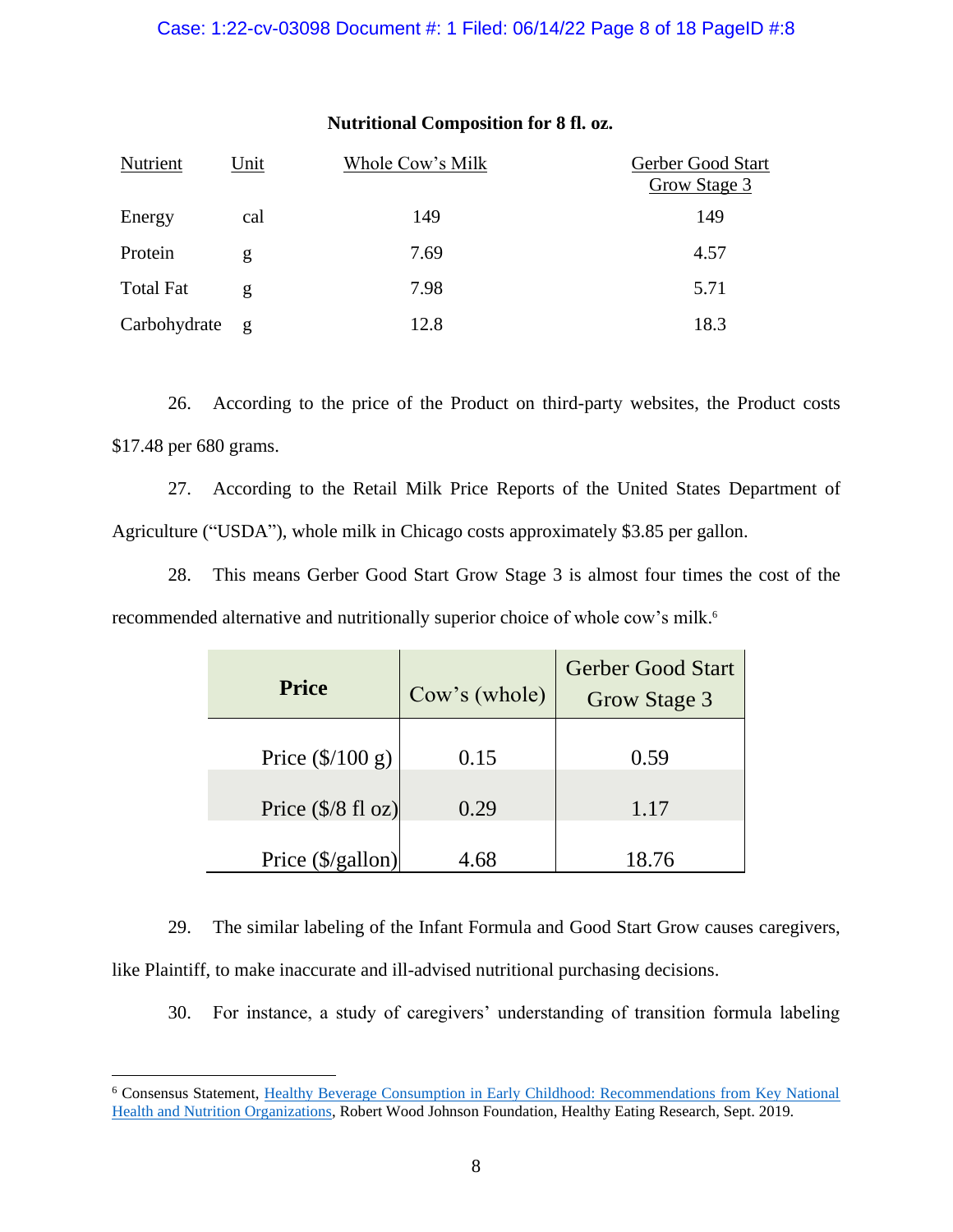#### Case: 1:22-cv-03098 Document #: 1 Filed: 06/14/22 Page 9 of 18 PageID #:9

concluded that 52% expected these products to "give toddlers nutrition that they wouldn't get from other sources."<sup>7</sup>

31. Public health research has shown that use of products such as Good Start Grow results in prolonged use of expensive, re-branded, infant formula instead of transitioning infants to cow's milk, water, and other healthy foods.

32. 70% of persons surveyed believed transition formulas like Good Start Grow is a suitable drink for children in this age range, despite expert opinions that they offer "no unique nutritional value beyond what could be achieved through a nutritionally adequate diet; furthermore, they contribute added sugars to diet."

#### **IV.CONCLUSION**

33. Defendant misrepresented the Product through affirmative statements, half-truths, and omissions.

34. Defendant sold more of the Product and at a higher price than it would have in absence of this misconduct, resulting in additional profits at the expense of consumers.

35. Had Plaintiff and class members known the truth, they would not have bought the Product or would have paid less for it.

36. As a result of the false and misleading representations, the Product is sold at a premium price, approximately no less than no less than the Product costs \$17.48 per 680 grams, excludingtax, compared to other similar products represented in a non-misleading way, and higher than it would be sold for absent the misleading representations and omissions.

<sup>7</sup> Maria J Romo-Palafox and JL Pomeranz et al., Marketing claims on infant formula and toddler milk packages: What do caregivers think they mean? , UCONN Rudd Center for Food Policy & Obesity, September 2019.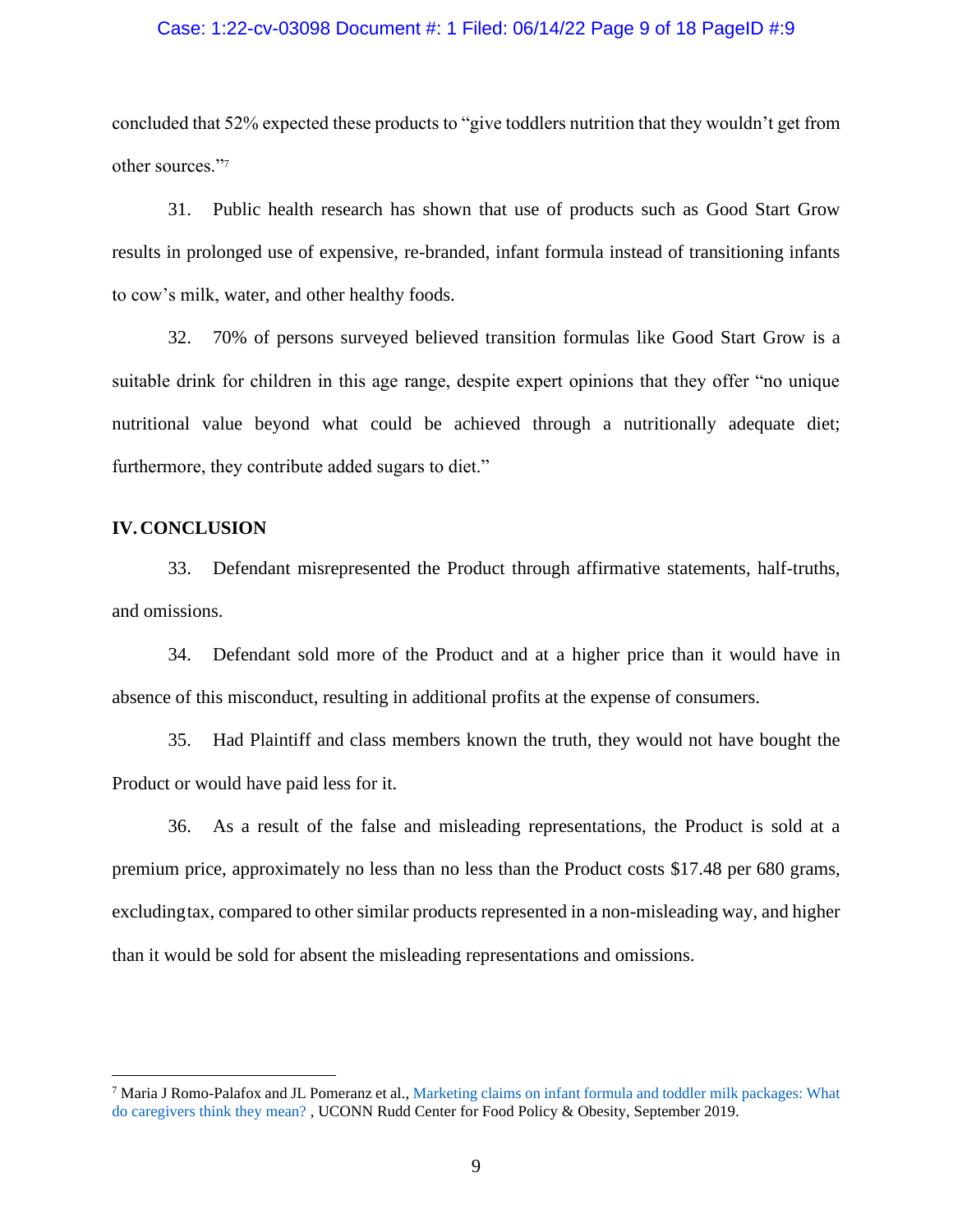#### Jurisdiction and Venue

37. Jurisdiction is proper pursuant to Class Action Fairness Act of 2005 ("CAFA"). 28 U.S.C. § 1332(d)(2).

38. The aggregate amount in controversy exceeds \$5 million, including any statutory damages, exclusive of interest and costs.

39. Plaintiff Melissa Garza is a citizen of Illinois.

40. Defendant Nestle USA, Inc. is a Delaware corporation with a principal place of business in Arlington, Arlington County, Virginia.

41. The class of persons Plaintiff seeks to represent includes persons who are citizens of different states from which Defendant is a citizen.

42. The members of the class Plaintiff seeks to represent are more than 100, because the Product has been offered and sold for several years, with the representations described here, in the states covered by Plaintiff's proposed classes.

43. The Product is available to consumers from grocery stores, dollar stores, warehouse club stores, drug stores, convenience stores, big box stores, and online.

44. Venue is in the Eastern Division in this District because a substantial part of the events or omissions giving rise to these claims occurred in Cook County, including Plaintiff's purchase, consumption, and/or use of the Product and awareness and/or experiences of and with the issues described here.

#### Parties

45. Plaintiff Melissa Garza is a citizen of Hickory Hills, Cook County, Illinois.

46. Defendant Nestle USA, Inc. is a Delaware corporation with a principal place of business in Arlington, Virginia, Arlington County.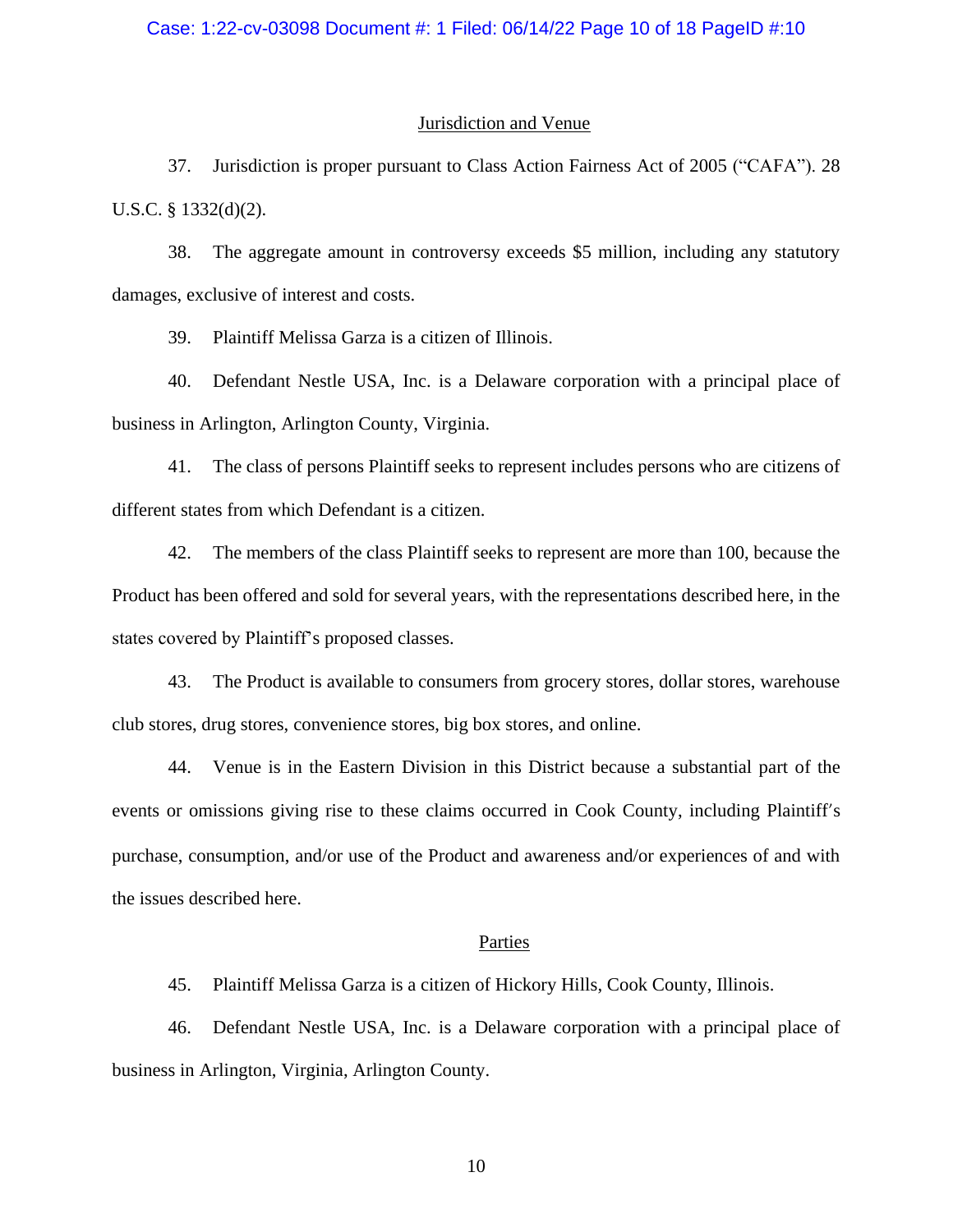#### Case: 1:22-cv-03098 Document #: 1 Filed: 06/14/22 Page 11 of 18 PageID #:11

47. Defendant's registered agent in its state of incorporation is The Corporation Trust Company, 1209 N Orange St Wilmington DE 19801.

48. Defendant's registered agent in its state of principal place of business is C T Corporation System, 4701 Cox Rd Ste 285 Glen Allen VA 23060.

49. Defendant is synonymous with baby food, and the largest, most respected company which purports to provide nutrition to young and growing children.

50. The Product is available to consumers from grocery stores, dollar stores, warehouse club stores, drug stores, convenience stores, big box stores, and online.

51. Plaintiff purchased the Product on at least one occasions within the statutes of limitations for each cause of action alleged, at stores including Buy Buy Baby, 290 Orland Park Pl, Orland Park IL 60462-3855 between 2020 and 2021, and/or among other times.

52. Plaintiff bought the Product because she wanted a food which was nutritionally adequate for a child between twelve and twenty-four months, as she was entrusted with a legally required duty to care for such a child.

53. Plaintiff did not expect the Product was of the type which global health bodies have criticized and condemned for the reasons herein.

54. Plaintiff relied on the words, terms coloring, descriptions, layout, placement, packaging, tags, and/or images on the Product, on the labeling, statements, omissions, claims, and instructions, made by Defendant or at its directions, in digital, print and/or social media, which accompanied the Product and separately, through in-store, digital, audio, and print marketing.

55. Plaintiff bought the Product at or exceeding the above-referenced price.

56. Plaintiff would not have purchased the Product if she knew the representations and omissions were false and misleading or would have paid less for it.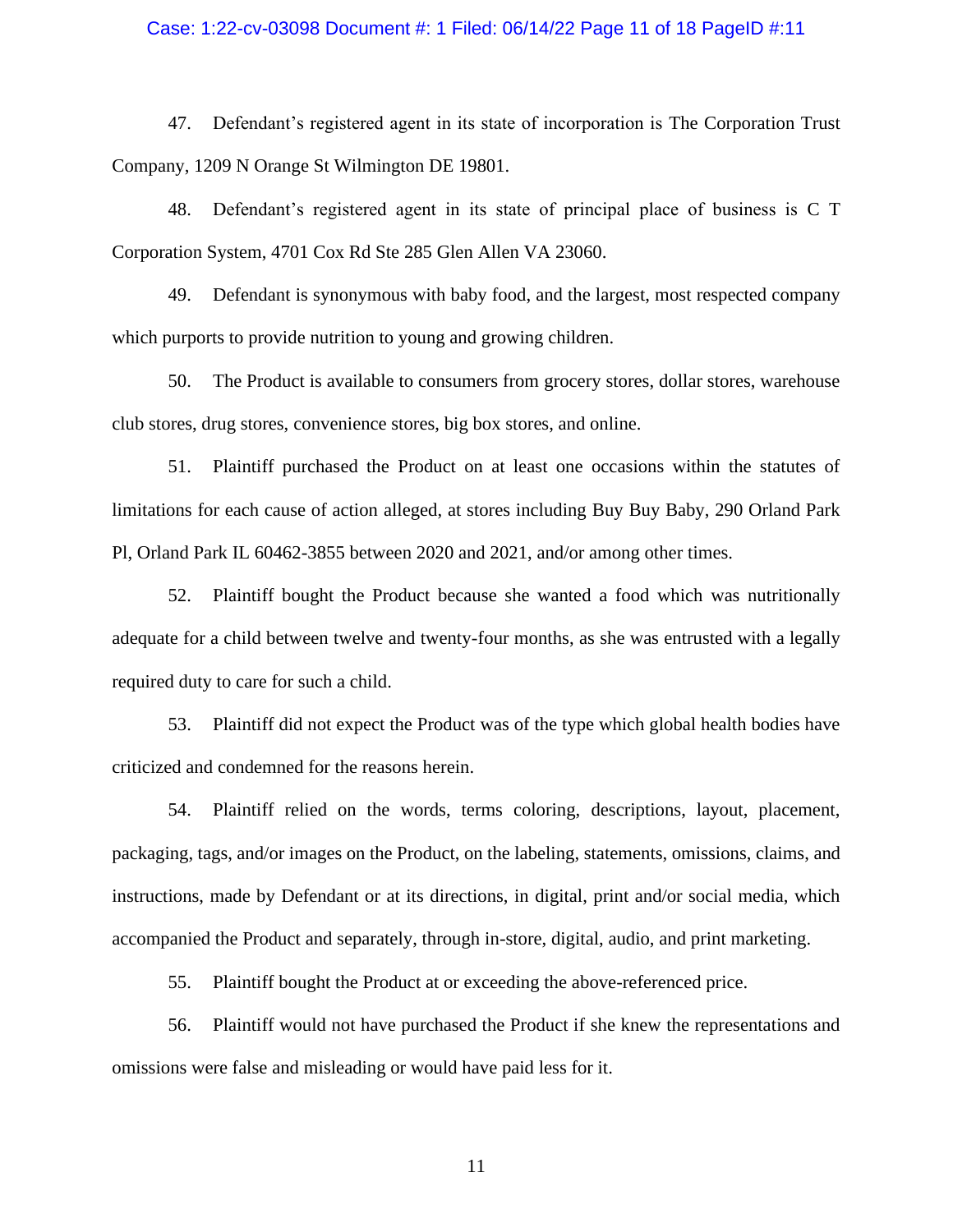#### Case: 1:22-cv-03098 Document #: 1 Filed: 06/14/22 Page 12 of 18 PageID #:12

57. Plaintiff chose between Defendant's Product and products represented similarly, but which did not misrepresent their attributes, requirements, instructions, features, and/or components.

58. The Product was worth less than what Plaintiff paid, and she would not have paid as much absent Defendant's false and misleading statements and omissions.

59. Plaintiff intends to, seeks to, and will purchase the Product again when she can do so

with the assurance that Product's representations about its adequacy, components and ingredients are consistent with its representations.

60. Plaintiff is unable to rely on the labeling and representations not only of this Product,

but other similar infant formulas, because she is unsure whether those representations are truthful.

#### Class Allegations

61. Plaintiff seeks certification under Fed. R. Civ. P. 23 of the following classes:

**Illinois Class:** All persons in the State of Illinois who purchased the Product during the statutes of limitations for each cause of action alleged; and

**Consumer Fraud Multi-State Class**: All persons in the States of Iowa, Arkansas, Wyoming, North Dakota, and Utah who purchased the Product during the statutes of limitations for each cause of action alleged.

62. Common questions of issues, law, and fact predominate and include whether Defendant's representations were and are misleading and if Plaintiff and class members are entitled to damages.

63. Plaintiff's claims and basis for relief are typical to other members because all were subjected to the same unfair, misleading, and deceptive representations, omissions, and actions.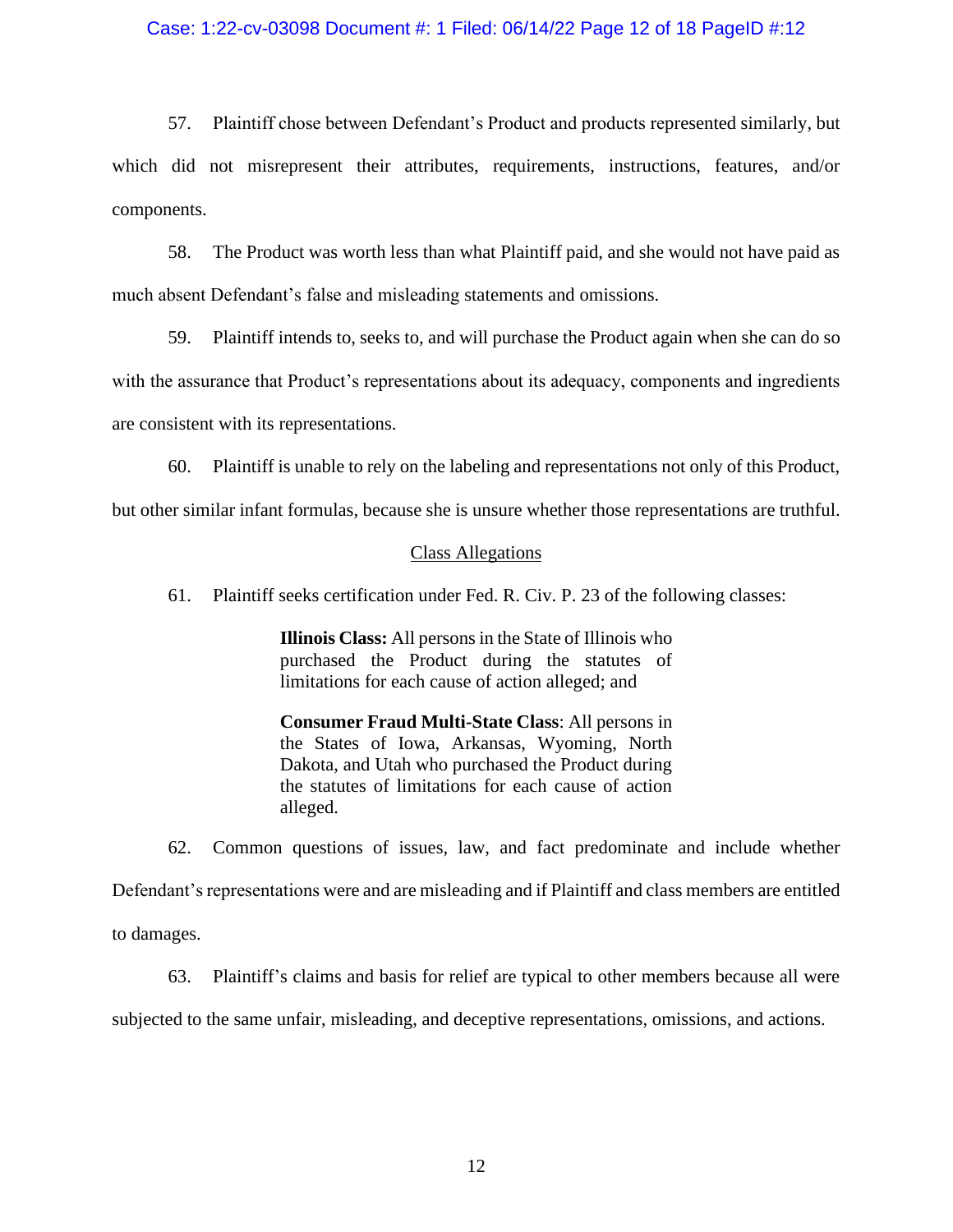#### Case: 1:22-cv-03098 Document #: 1 Filed: 06/14/22 Page 13 of 18 PageID #:13

64. Plaintiff is an adequate representative because her interests do not conflict with other members.

65. No individual inquiry is necessary since the focus is only on Defendant's practices and the class is definable and ascertainable.

66. Individual actions would risk inconsistent results, be repetitive and are impractical to justify, as the claims are modest relative to the scope of the harm.

67. Plaintiff's counsel is competent and experienced in complex class action litigation and intends to protect class members' interests adequately and fairly.

68. Plaintiff seeks class-wide injunctive relief because the practices continue.

# Illinois Consumer Fraud and Deceptive Business Practices Act ("ICFA"), 815 ILCS 505/1, et seq.

#### (Consumer Protection Statute)

69. Plaintiff incorporates by reference all preceding paragraphs.

70. Plaintiff and class members desired to purchase a product which was nutritionally appropriate for a child between twelve and twenty-four months.

71. Defendant's false, misleading, and deceptive representations and omissions are material in that they are likely to influence consumer purchasing decisions.

72. Defendant misrepresented the Product through statements, omissions, ambiguities, half-truths and/or actions.

73. Plaintiff relied on the representations and omissions to believe the Product was nutritionally appropriate for a child between twelve and twenty-four months.

74. Plaintiff and class members would not have purchased the Product or paid as much if the true facts had been known, suffering damages.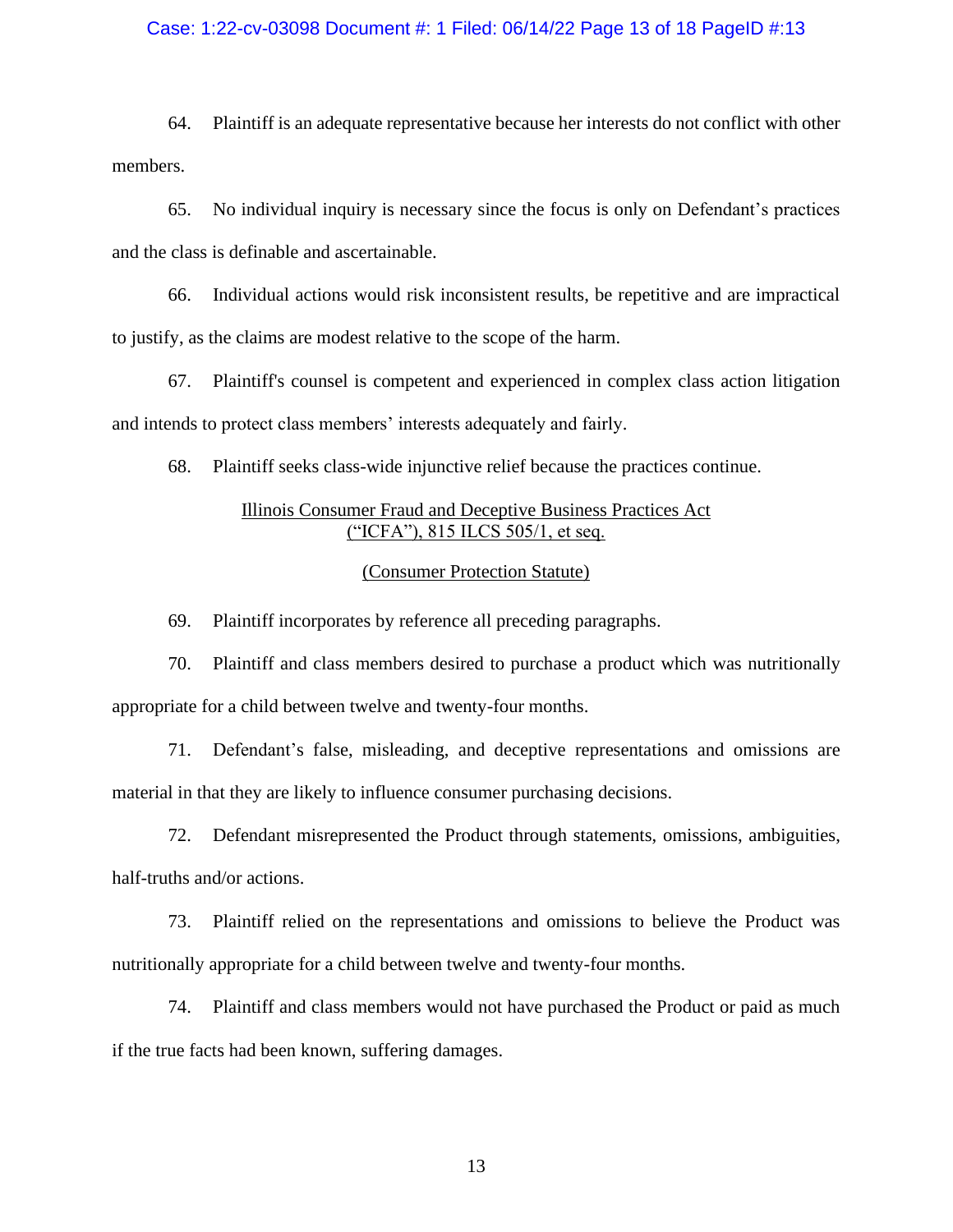#### Violation of State Consumer Fraud Acts

#### (On Behalf of the Consumer Fraud Multi-State Class)

75. The Consumer Fraud Acts of the States in the Consumer Fraud Multi-State Class are similar to the consumer protection statute invoked by Plaintiff and prohibit the use of unfair or deceptive business practices in the conduct of commerce.

76. The members of the Consumer Fraud Multi-State Class reserve their rights to assert their consumer protection claims under the Consumer Fraud Acts of the States they represent and/or the consumer protection statute invoked by Plaintiff.

77. Defendant intended that members of the Consumer Fraud Multi-State Class would rely upon its deceptive conduct.

78. As a result of Defendant's use of artifice, and unfair or deceptive acts or business practices, the members of the Consumer Fraud Multi-State Class sustained damages.

79. Defendant's conduct showed motive and a reckless disregard of the truth such that an award of punitive damages is appropriate.

# Breaches of Express Warranty, Implied Warranty of Merchantability/Fitness for a Particular Purpose and Magnuson Moss Warranty Act, 15 U.S.C. §§ 2301, *et seq*.

80. The Product was manufactured, identified, distributed, marketed, and sold by Defendant and expressly and impliedly warranted to Plaintiff and class members that it possessed functional, nutritional, organoleptic, sensory and/or qualitative attributes which it did not.

81. Defendant directly marketed the Product to Plaintiff and consumers through its advertisements and marketing, through various forms of media, on the packaging, in print circulars, direct mail, product descriptions distributed to resellers, and targeted digital advertising.

82. Defendant knew the product attributes that potential customers like Plaintiff were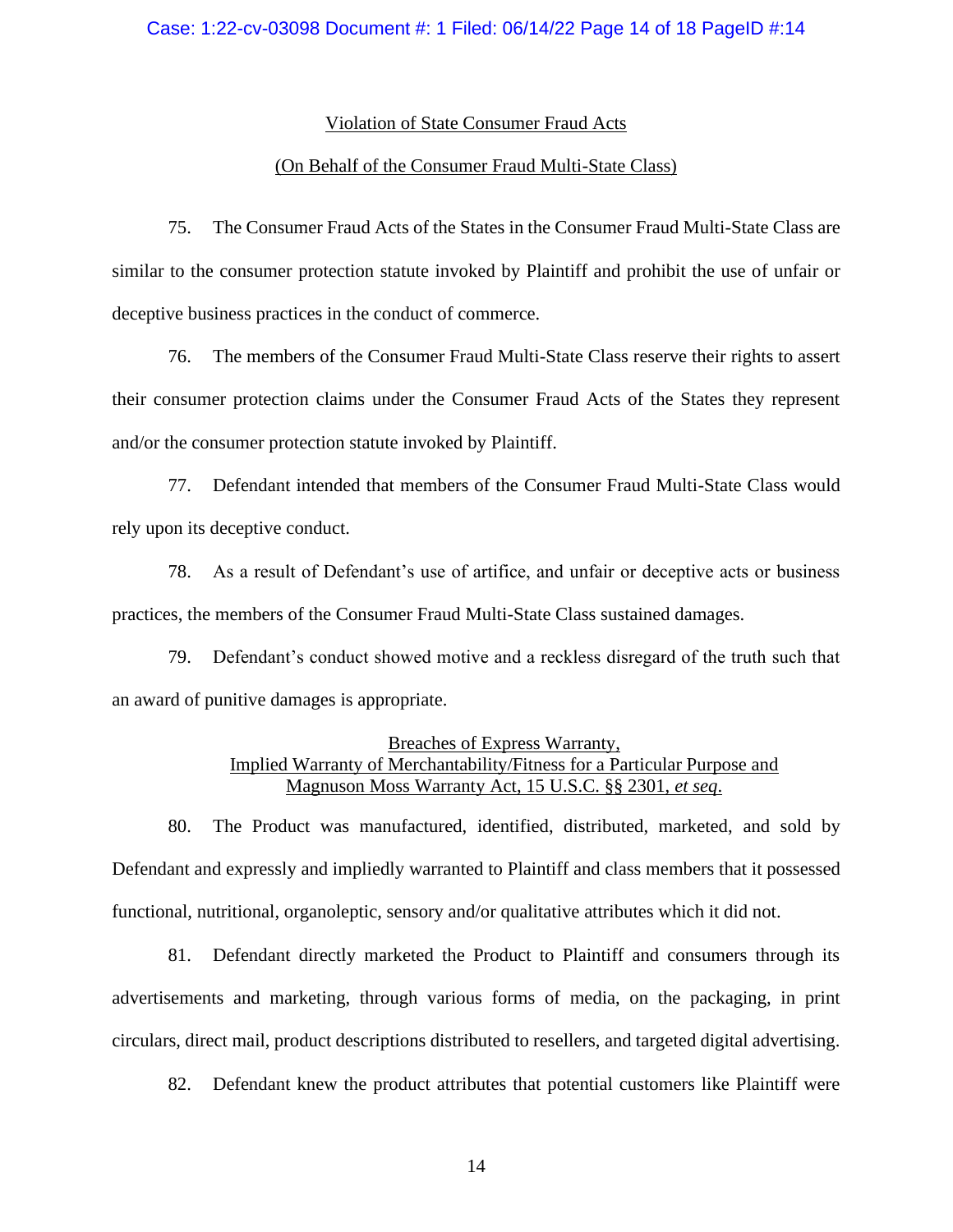#### Case: 1:22-cv-03098 Document #: 1 Filed: 06/14/22 Page 15 of 18 PageID #:15

seeking and developed its marketing and labeling to directly meet those needs and desires.

83. Defendant's representations about the Product were conveyed in writing and promised it would be defect-free, and Plaintiff understood this meant that it was nutritionally appropriate for a child between twelve and twenty-four months.

84. Defendant's representations affirmed and promised that the Product was nutritionally appropriate for a child between twelve and twenty-four months.

85. Defendant described the Product so Plaintiff and consumers believed it was nutritionally appropriate for a child between twelve and twenty-four months, which became part of the basis of the bargain that it would conform to its affirmations and promises.

86. Defendant had a duty to disclose and/or provide non-deceptive descriptions and marketing of the Product.

87. This duty is based on Defendant's outsized role in the market for this type of Product – the most well-known baby food company, famous for its "Gerber Babies."

88. Defendant had a special duty to Plaintiff because it capitalized on its reputation in the field of infant formula, a highly regulated product, to drive sales in an unregulated area.

89. Plaintiff recently became aware of Defendant's breach of the Product's warranties.

90. Plaintiff provided or will provide notice to Defendant, its agents, representatives, retailers, and their employees.

91. Defendant received notice and should have been aware of these issues due to complaints by regulators, academics, competitors, and consumers, to its main offices over the past several years.

92. The Product did not conform to its affirmations of fact and promises due to Defendant's actions and was not merchantable because it was not fit to pass in the trade as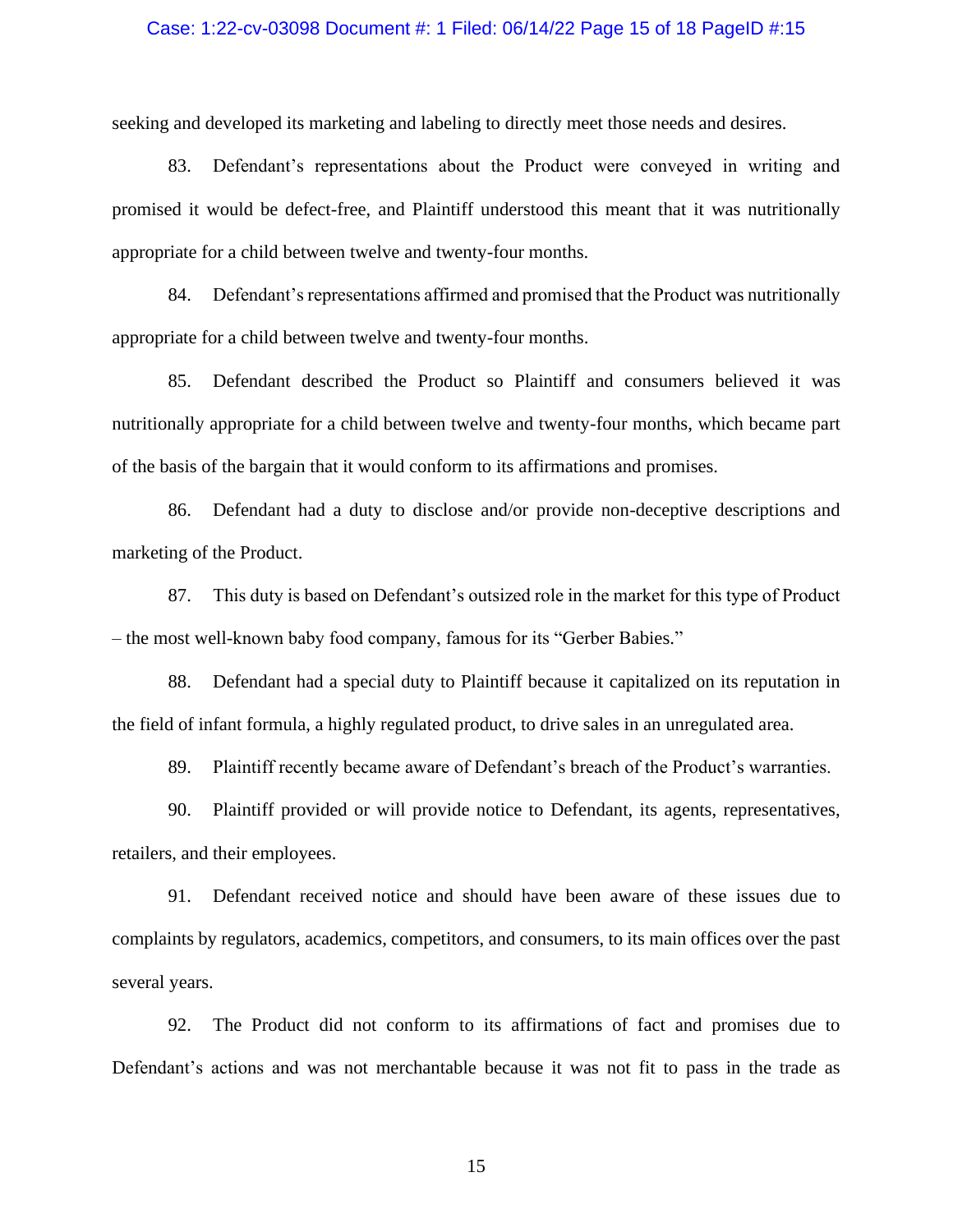#### Case: 1:22-cv-03098 Document #: 1 Filed: 06/14/22 Page 16 of 18 PageID #:16

advertised.

93. The Product was not merchantable because Defendant had reason to know the particular purpose for which the Product was bought by Plaintiff, because she expected it was nutritionally appropriate for a child between twelve and twenty-four months, and she relied on Defendant's skill and judgment to select or furnish such a suitable product.

94. Plaintiff and class members would not have purchased the Product or paid as much if the true facts had been known, suffering damages.

#### Negligent Misrepresentation

95. Defendant had a duty to truthfully represent the Product, which it breached.

96. This duty was non-delegable, and based on Defendant's position, holding itself out as having special knowledge and experience in the field of baby and infant formula products.

97. Defendant's representations and omissions regarding the Product went beyond the specific representations on the packaging, as they incorporated the extra-labeling promises and commitments to quality, transparency and putting customers first, that it has been known for.

98. These promises were outside of the standard representations that other companies may make in a standard arms-length, retail context.

99. The representations took advantage of consumers' cognitive shortcuts made at the point-of-sale and their trust in Defendant.

100. Plaintiff and class members reasonably and justifiably relied on these negligent misrepresentations and omissions, which served to induce, and did induce, their purchases of the Product.

101. Plaintiff and class members would not have purchased the Product or paid as much if the true facts had been known, suffering damages.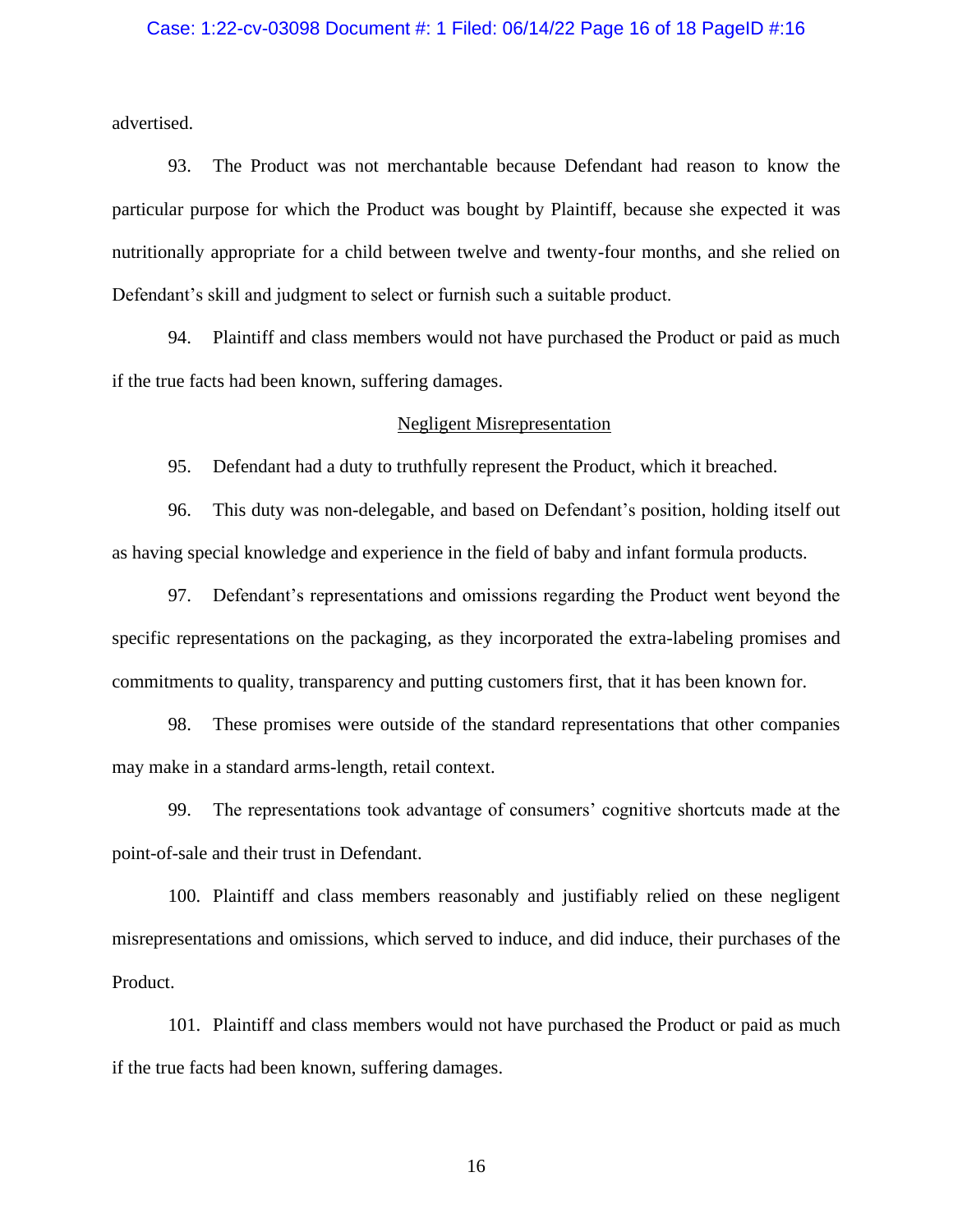#### **Fraud**

102. Defendant misrepresented and/or omitted the attributes and qualities of the Product.

103. Moreover, the records Defendant is required to maintain, and/or the information inconspicuously disclosed to consumers, provided it with actual and constructive knowledge of the falsity and deception, through statements and omissions.

104. Defendant knew of the issues described here yet did not address them.

105. Defendant's fraudulent intent is evinced by careful labeling to make it appear that the Gerber Good Start Grow was a product line "extension" of its infant formula product, and shared attributes such as its approval by federal regulators for the needs of the age group it was marketed towards.

# Unjust Enrichment

106. Defendant obtained benefits and monies because the Product was not as represented and expected, to the detriment and impoverishment of Plaintiff and class members, who seek restitution and disgorgement of inequitably obtained profits.

## Jury Demand and Prayer for Relief

Plaintiff demands a jury trial on all issues.

## **WHEREFORE**, Plaintiff prays for judgment:

- 1. Declaring this a proper class action, certifying Plaintiff as representative and the undersigned as counsel for the class;
- 2. Entering preliminary and permanent injunctive relief by directing Defendant to correct the challenged practices to comply with the law;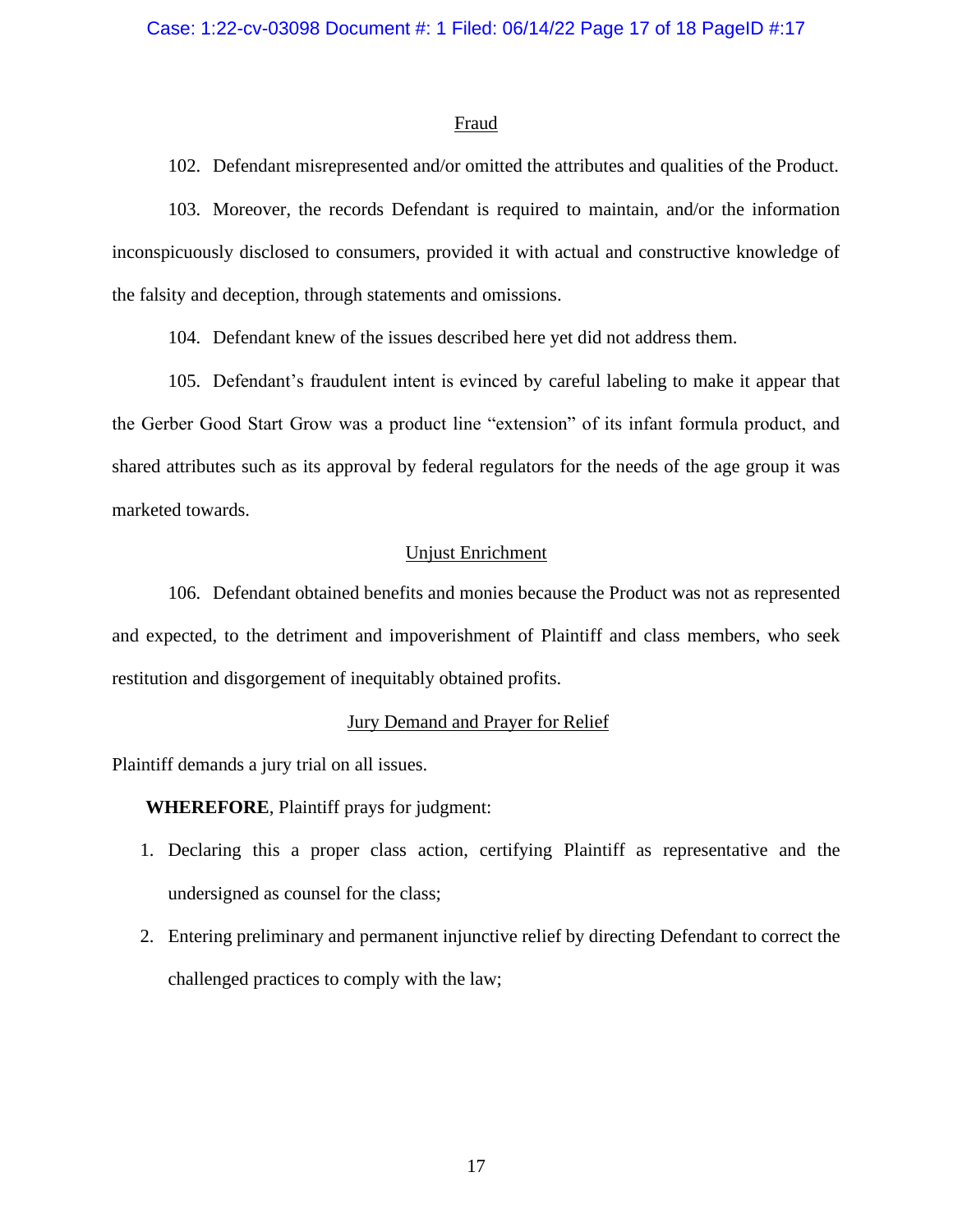- 3. Injunctive relief to remove, correct and/or refrain from the challenged practices and representations, and restitution and disgorgement for members of the class pursuant to the applicable laws;
- 4. Awarding monetary damages, statutory and/or punitive damages pursuant to any statutory claims and interest pursuant to the common law and other statutory claims;
- 5. Awarding costs and expenses, including reasonable fees for Plaintiff's attorneys and experts; and
- 6. Other and further relief as the Court deems just and proper.

Dated: June 14, 2022

Respectfully submitted,

 /s/Spencer Sheehan Sheehan & Associates, P.C. Spencer Sheehan 60 Cuttermill Rd Ste 412 Great Neck NY 11021 Tel: (516) 268-7080 spencer@spencersheehan.com